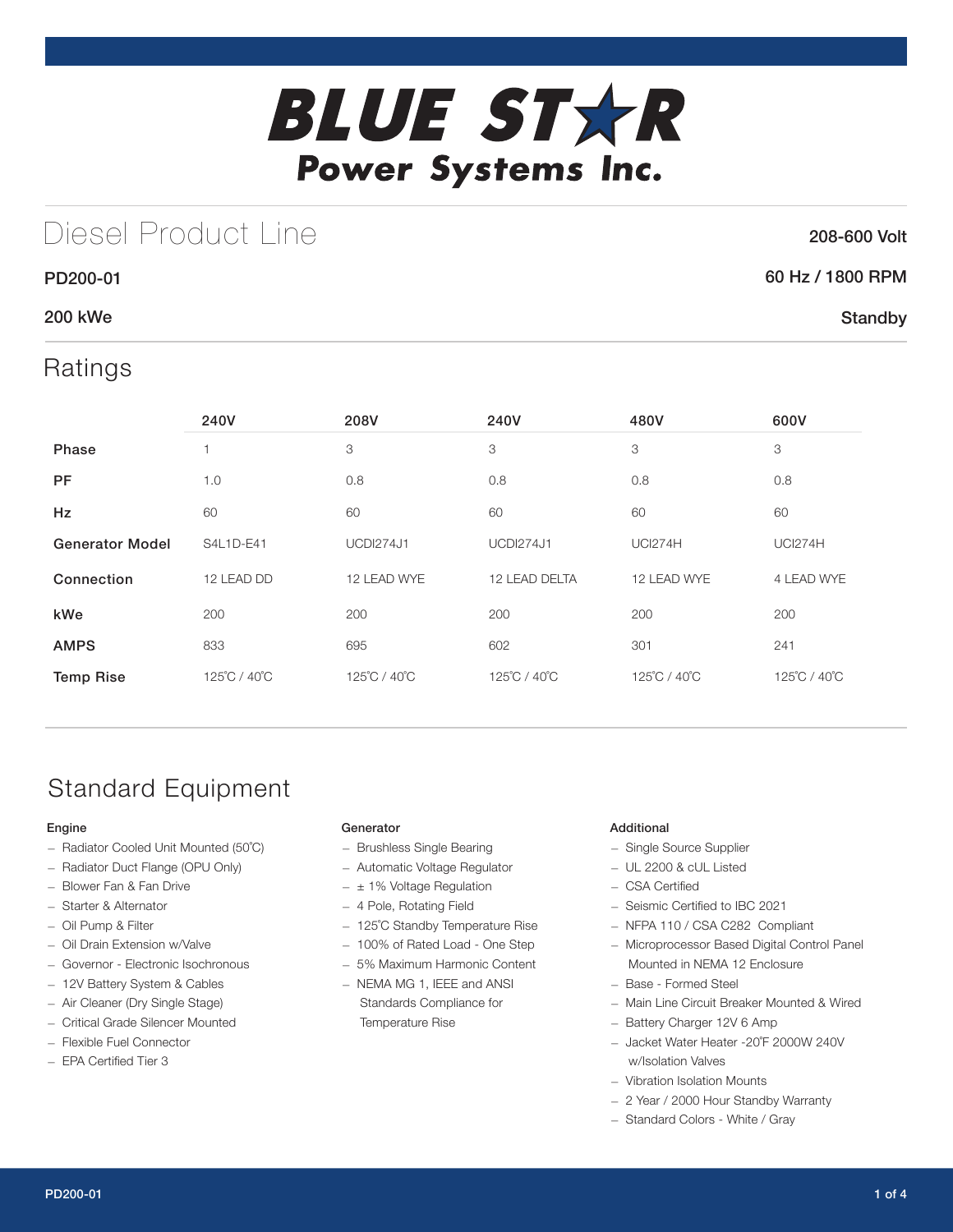200 kWe



### Application Data

| Engine                                                                   |                    |                                      |                                                |
|--------------------------------------------------------------------------|--------------------|--------------------------------------|------------------------------------------------|
| Manufacturer:                                                            | Perkins            | Displacement - Cu. In. (lit):        | 428 (7.01)                                     |
| Model:                                                                   | 1106D-E70TAG5      | Bore - in. (cm) x Stroke - in. (cm): | 4.13 (10.5) x 5.31 (13.5)                      |
| Type:                                                                    | 4-Cycle            | Compression Ratio:                   | 16.8:1                                         |
| Aspiration:                                                              | Turbo Charged, CAC | Rated RPM:                           | 1800                                           |
| <b>Cylinder Arrangement:</b>                                             | 6 Cylinder Inline  | Max HP Stby (kWm):                   | 315 (235)                                      |
| <b>Exhaust System</b>                                                    |                    |                                      | Standby                                        |
| Gas Temp. (Stack): °F (°C)                                               |                    |                                      | 1,027 (553)                                    |
| Gas Volume at Stack Temp: CFM (m <sup>3</sup> /min)                      |                    |                                      | 1,353 (38.3)                                   |
| Maximum Allowable Exhaust Restriction: in. H2O (kPa)                     |                    |                                      | 40.0 (10.0)                                    |
| <b>Cooling System</b>                                                    |                    |                                      |                                                |
| Ambient Capacity of Radiator: °F (°C)                                    |                    |                                      | 122 (50.0)                                     |
| Maximum Allowable Static Pressure on Rad. Exhaust: in. H2O (kPa)         |                    |                                      | 0.50(0.12)                                     |
| Water Pump Flow Rate: GPM (lit/min)                                      |                    |                                      | 44.9 (170)                                     |
| Heat Rejection to Coolant: BTUM (kW)                                     |                    |                                      | 5,251(91.9)                                    |
| Heat Rejection to CAC: BTUM (kW)                                         |                    |                                      | 2,709 (47.4)                                   |
| Heat Radiated to Ambient: BTUM (kW)                                      |                    |                                      | 4,020 (70.4)                                   |
| <b>Air Requirements</b>                                                  |                    |                                      |                                                |
| Aspirating: CFM (m <sup>3</sup> /min)                                    |                    |                                      | 597 (16.9)                                     |
| Air Flow Required for Rad. Cooled Unit: CFM (m <sup>3</sup> /min)        |                    |                                      | 10,161 (288)                                   |
| Air Flow Required for Heat Exchanger/Rem. Rad. CFM (m <sup>3</sup> /min) |                    |                                      | Consult Factory For Remote Cooled Applications |
| <b>Fuel Consumption</b>                                                  |                    |                                      |                                                |
| At 100% of Power Rating: gal/hr (lit/hr)                                 |                    |                                      | 14.8 (55.9)                                    |
| At 75% of Power Rating: gal/hr (lit/hr)                                  |                    |                                      | 12.3 (46.4)                                    |
| At 50% of Power Rating: gal/hr (lit/hr)                                  |                    |                                      | 8.48 (32.1)                                    |
| <b>Fluids Capacity</b>                                                   |                    |                                      |                                                |
| Total Oil System: gal (lit)                                              |                    |                                      | 4.62 (17.5)                                    |
| Engine Jacket Water Capacity: gal (lit)                                  |                    |                                      | 2.51(9.50)                                     |
| System Coolant Capacity: gal (lit)                                       |                    |                                      | 5.55(21.0)                                     |

Deration Factors: Rated Power is available up to 1640ft (500m) at ambient temperatures to 122°F (50°C). Consult factory for site conditions above these parameters.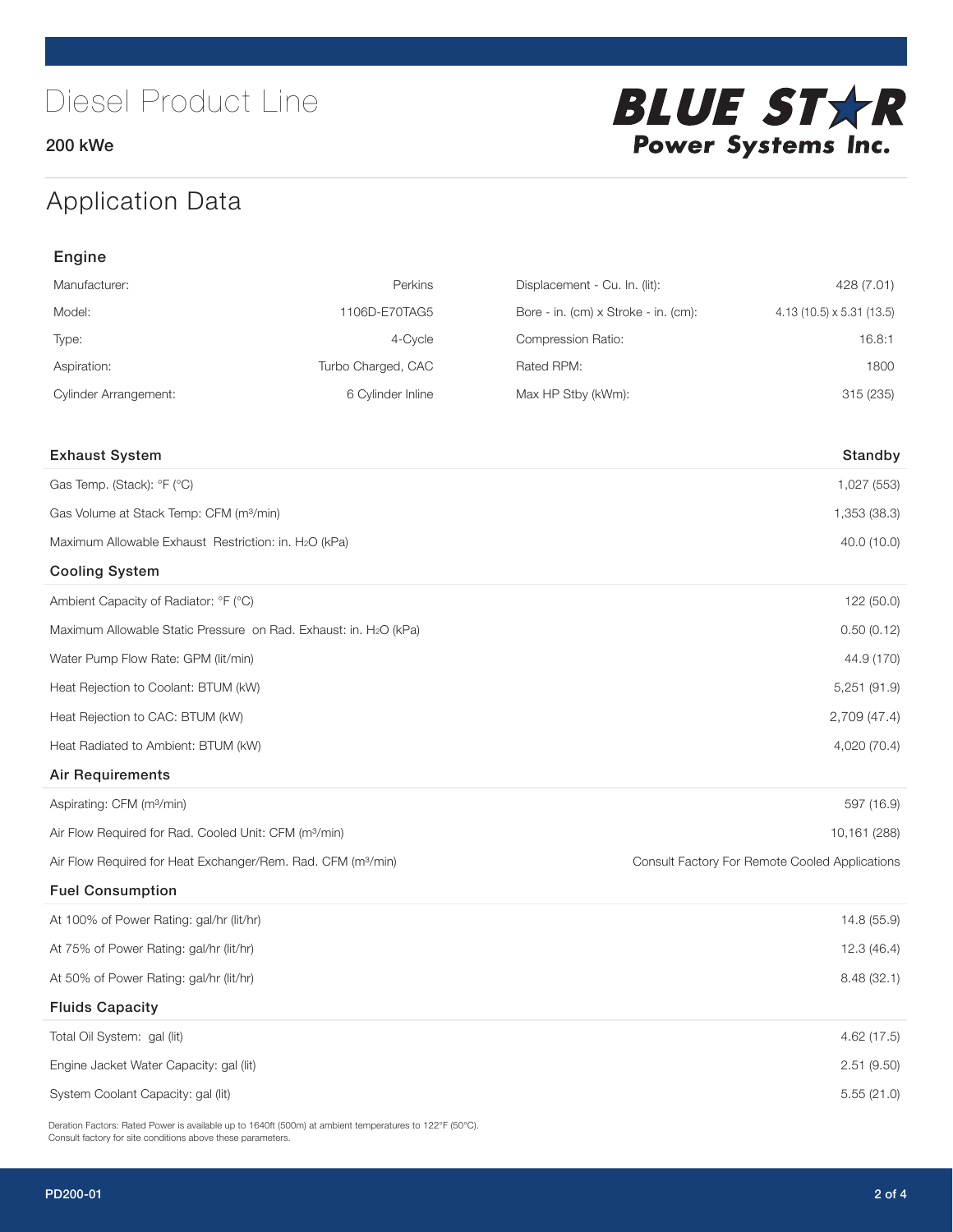# Diesel Product Line

#### 200 kWe



### DCP7310 Control Panel

#### Standard Features

- Digital Metering
- Engine Parameters
- Generator Protection Functions
- Engine Protection
- CAN Bus (J1939) ECU Communications
- Windows-Based Software
- Multilingual Capability
- Remote Communications to DSE2548 Remote Annunciator
- 8 Programmable Contact Inputs
- 10 Contact Outputs
- RS485 Communicator Interface
- cULus Listed, CE Approved
- Event Recording
- IP 65 rating (with supplied gasket) offers increased resistance to water ingress
- NFPA 110 Level 1 Compatible

### Weights / Dimensions / Sound Data

|            | $L \times W \times H$        | <b>Weight lbs</b> |
|------------|------------------------------|-------------------|
| <b>OPU</b> | $110 \times 54 \times 65$ in | 4,150             |
| Level 1    | $130 \times 54 \times 74$ in | 5.025             |
| Level 2    | $130 \times 54 \times 74$ in | 5,075             |
| Level 3    | 164 x 54 x 74 in             | 5,300             |
|            |                              |                   |

Please allow 6-12 inches for height of exhaust stack.

|         | No Load | Full Load |
|---------|---------|-----------|
| OPU     | 82 dBA  | 85 dBA    |
| Level 1 | 80 dBA  | 82 dBA    |
| Level 2 | 75 dBA  | 78 dBA    |
| Level 3 | 71 dBA  | 73 dBA    |



STOP MANUAL OPTION AUTO ALARM START

.<br>[AUTO]

**BLUE STAR** Power Systems Inc.

Manual Mode Button and Indicator United States and Indicator United States and Indicator United States and Indicator United States and Indicator United States and Indicator United States and Indicator United States and Ind Configurable Button -  $\Box$  Auto Mode Button and Indicator

DIGITAL CONTROL PANEL

Module Display  $\Box$ 

 $\bullet$  $\bullet$  $\bullet$ 

 $\circledcirc$ 

Menu Navigation

Open Generator (Manual Mode Only)

Generator Breaker LED

Stop / Reset Mode Button and Indicator

 $\bullet$  $\overline{\bullet}$ 

 $\sigma$ 

՟Պ

Close Generator (Manual Mode Only)

Generator Available LED

L Start Button

 $\blacksquare$